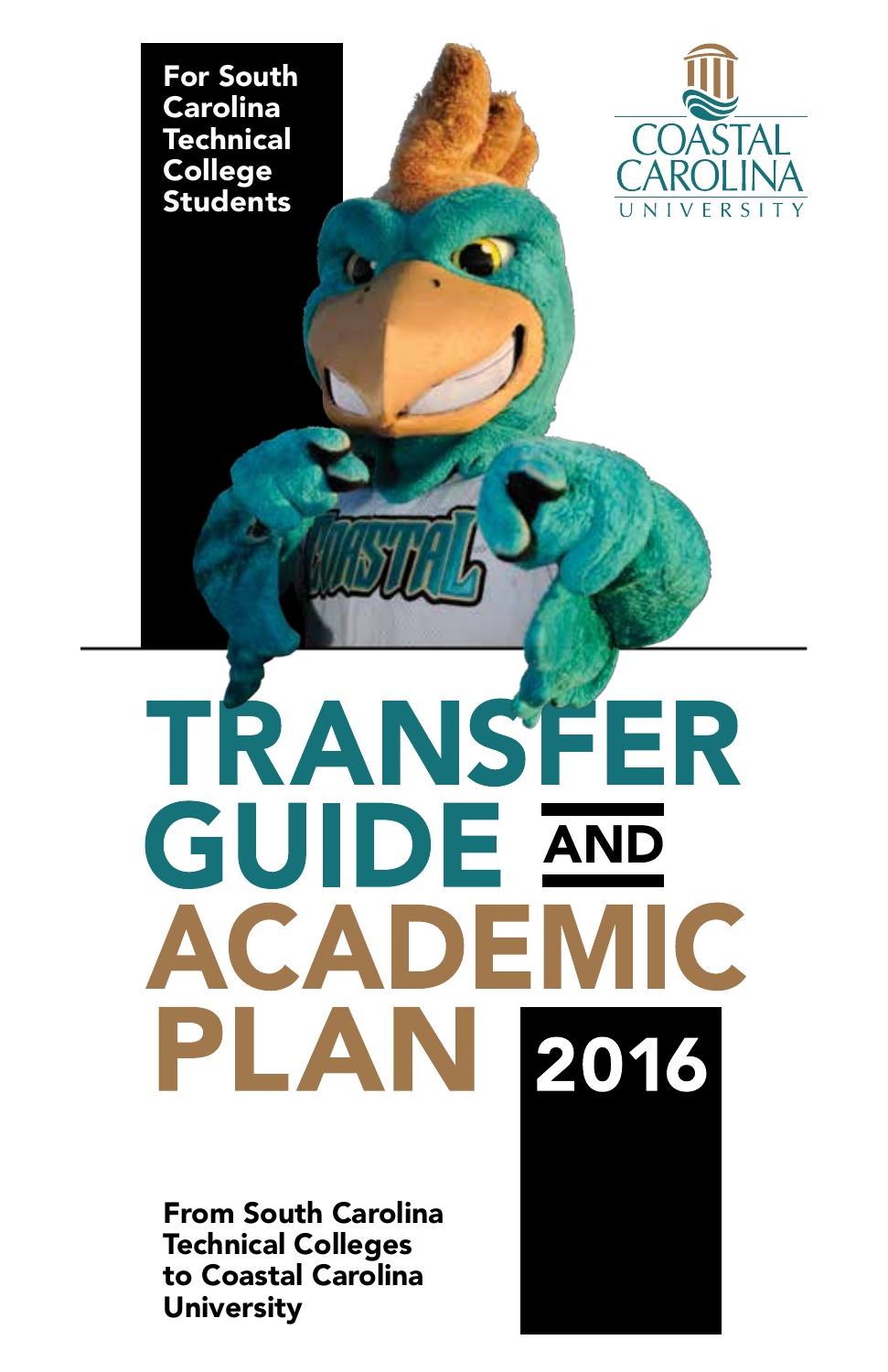### *HAVE A QUESTION OR NEED MORE INFORMATION?*

Contact a transfer admissions counselor in Coastal Carolina University's **OFFICE OF ADMISSIONS AND MERIT AWARDS.**

**800.277.7000** • **843.349.2170 transfer@coastal.edu**

## APPLY ONLINE

#### **Submit your Coastal Carolina University application for admission online for speedy processing.**

A valid credit card (MasterCard, Visa, Discover or American Express) is required to process the \$45 application fee.

To submit your application electronically, go to **coastal.edu/admissions/apply.html.**

**Office of Admissions and Merit Awards** P.O. Box 261954 • Conway, SC 29528-6054 800.277.7000 or 843.349.2170 transfer@coastal.edu • admissions@coastal.edu **coastal.edu**

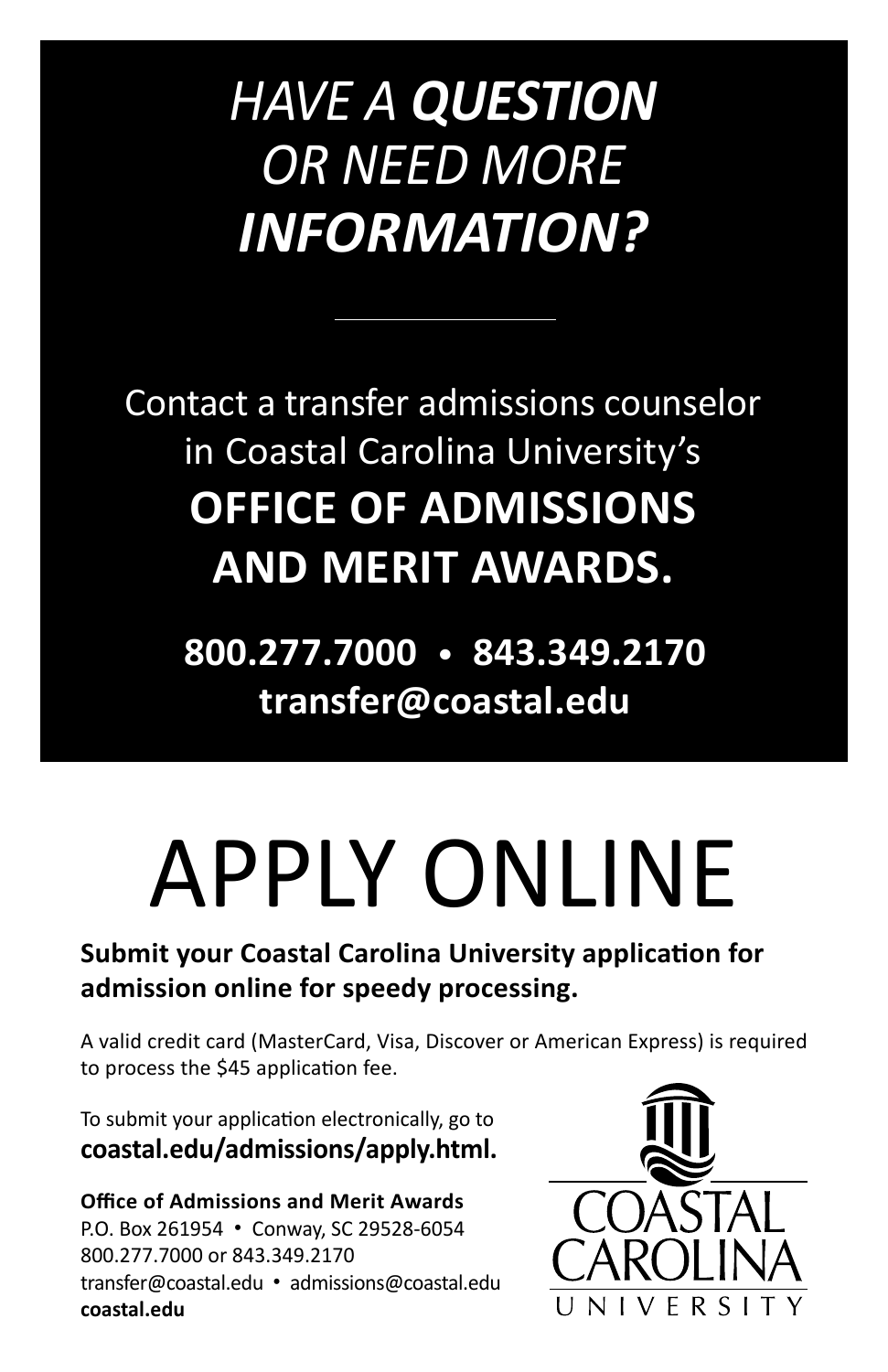#### **Easing the Process for Transfer Students**

#### **Transfer Students with an Associate of Arts, Associate of Science, Bachelor of Arts or Bachelor of Science Degree**

Transfer students accepted to Coastal Carolina University with an earned Associate of Arts, Associate of Science, Bachelor of Arts or Bachelor of Science degree from a regionally accredited institution will have all core curriculum requirements waived. Transfer credits earned by the student may be applied to foundation, minor, cognate or major requirements, or will be counted as electives. Course prerequisites and minimum credit requirements for the awarding of degrees will still apply.

#### **Online Resources for Transfer Students**

Students interested in transferring to Coastal Carolina University or taking classes during the summer session may now access two websites for transfer information. These websites offer students the ability to:

- Locate information related to transfer requirements (including application deadlines), the transfer of credit and contact information for institutional transfer officers;
- Access transfer agreements that exist for the institution; and
- Search for course equivalencies to determine how courses taken at one institution will transfer to Coastal Carolina University.

The first portal, **collegetransfer.net**, is a national portal and contains information for institutions across the United States. The second portal, **sctrac.org**, is designed specifically for South Carolina-based students. Both sites contain information on transferable courses and transfer agreements, as well as acceptable CLEP, AP and IB credits. The data contained on both sites are continually updated as new equivalencies are determined.

#### **The Transfer Student and Admission**

An applicant is considered a transfer student when he or she has attended another regionally accredited postsecondary institution in any capacity after completing high school. To be considered for admission, the transfer applicant should have earned a minimum cumulative collegiate 2.0 GPA or a "C" average in at least two full-time semesters of course work (24 transferable credits) or the equivalent from all regionally accredited colleges/ universities attended.\* Cumulative collegiate GPA will be based on transcripts and will not be recalculated. Applicants who have earned fewer than 24 transferable credits or the equivalent must meet both transfer and freshman admission requirements. Applicants age 22 or older are not required to submit SAT or ACT scores. (See the Coastal Carolina University Catalog for complete freshman admission information.)

For admission to Coastal Carolina University from another institution, a transfer student must:

- Complete an application for admission and submit a nonrefundable application fee,
- Provide official copies of transcripts from all previously attended institutions directly to the Office of Admissions and Merit Awards, and
- Be academically eligible to return to the last institution attended as a degree candidate (e.g., not on academic or disciplinary suspension).

Decisions for admission are made after all official credentials are received.

<sup>\*</sup>Transfer students who have earned an Associate of Arts or an Associate of Science degree from a regionally accredited college or university will be automatically accepted to the University provided that they satisfy the non-academic admissions review portion of the admissions application. Associate in Applied Science degrees and degrees from foreign institutions are not eligible for automatic acceptance.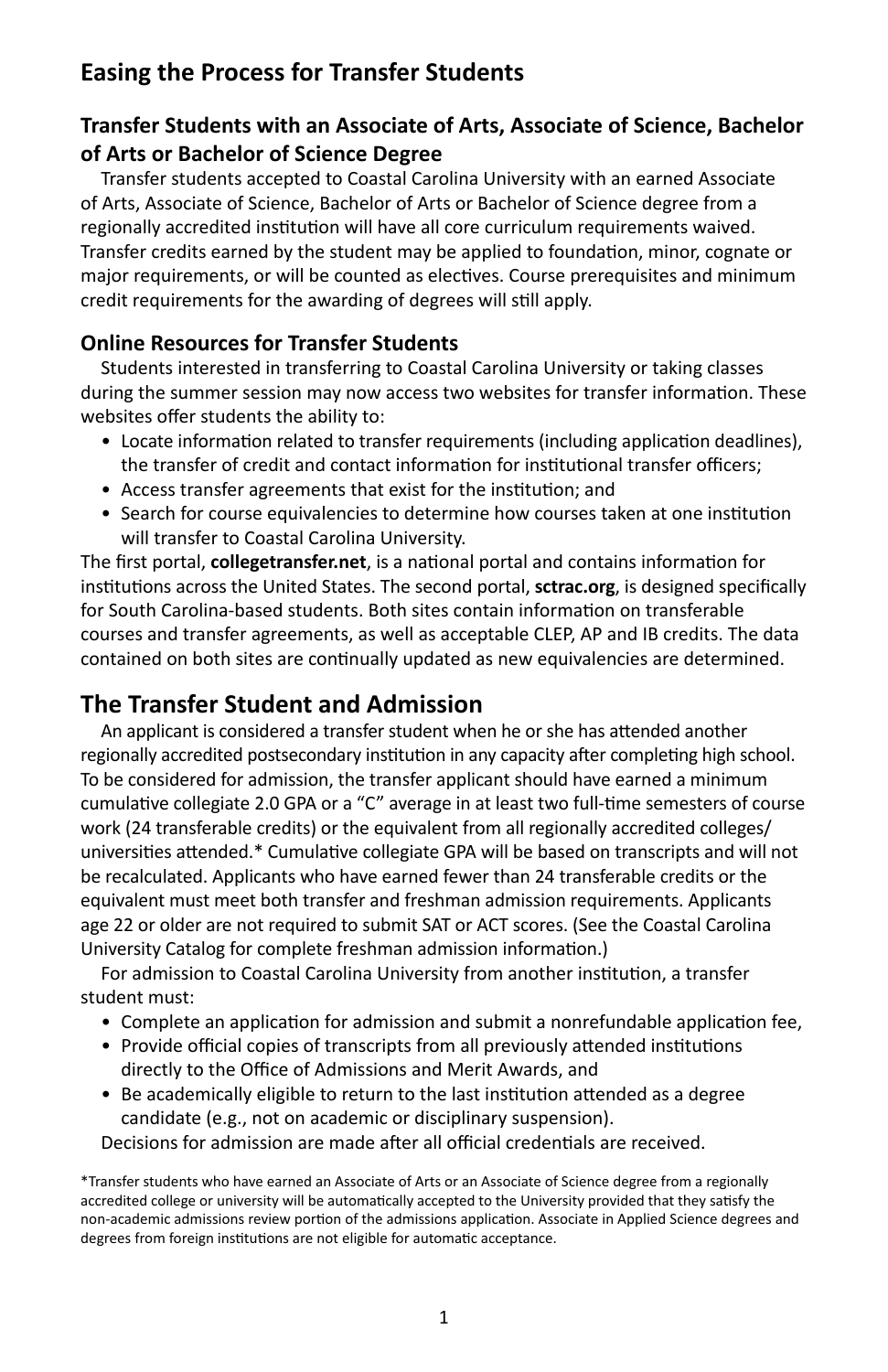#### **Transfer Policy**

Coastal Carolina University has adopted the following policy for determining transfer of academic credits from regionally accredited institutions:

- 1. A student transferring to Coastal Carolina University will submit all official transcripts to the Office of Admissions and Merit Awards for evaluation.
- 2. Up to 76 transferable credits of college parallel courses may be accepted from a regionally accredited two-year college transfer program to be applicable toward a Coastal Carolina University degree.
- 3. Up to 90 transferable credits of college parallel courses may be accepted from regionally accredited four-year colleges or universities to be applicable toward a Coastal Carolina University degree.
- 4. Prior to graduating from Coastal Carolina University, and regardless of the point in the student's academic career at which any student enters CCU, the student must complete the last 30 semester hours in residence while enrolled in classes at Coastal Carolina University or through sanctioned Coastal Carolina University academic exchange programs.
- 5. A minimum grade of "C" (e.g., C-, C or C+) in a course is required for transfer credit to be awarded for that course.
- 6. Credit for work completed at another institution by Coastal Carolina University students will not be accepted for transfer credit if the student has previously failed to earn the required grade in an equivalent course at Coastal Carolina University.
- 7. Courses taken at another institution while under academic suspension may transfer to Coastal Carolina University in accordance with University transfer policies.

#### **Transcript Evaluation**

The Office of Admissions and Merit Awards will complete a preliminary evaluation of transcripts to identify courses that can transfer for credit to Coastal Carolina University. An official list of those transferable credits is then forwarded to each accepted transfer student. Refer to the list of approved courses for transfer in this guide.

The department chair or adviser evaluates specific courses, as needed, and determines which course credits apply to that particular major.

For additional information on transcript evaluation, call the Office of Admissions and Merit Awards at 800-277-7000. If a student later decides to change his/her major, a re-evaluation of applicable credits must be completed by the department chair of the new major.

#### **Admission to the Marine Science Degree Program**

#### **Transfer Students**

Prior to being admitted to the Department of Marine Science as a degree candidate, a transfer student must meet the general admissions requirements and complete one of the following:

1. A score of 510 or higher (exams taken after March 2016) or 470 or higher (exams taken prior to March 2016) on the math subtest of the SAT exam or a score of 20 or higher on the math subtest of the ACT exam. Students may retake the SAT or ACT and submit new scores for consideration.

OR

2. Completion of Math 130 or Math 130I (College Algebra) or a higher-level math course with a grade of at least "C" from a regionally accredited college or university. Students will be placed into mathematics courses based on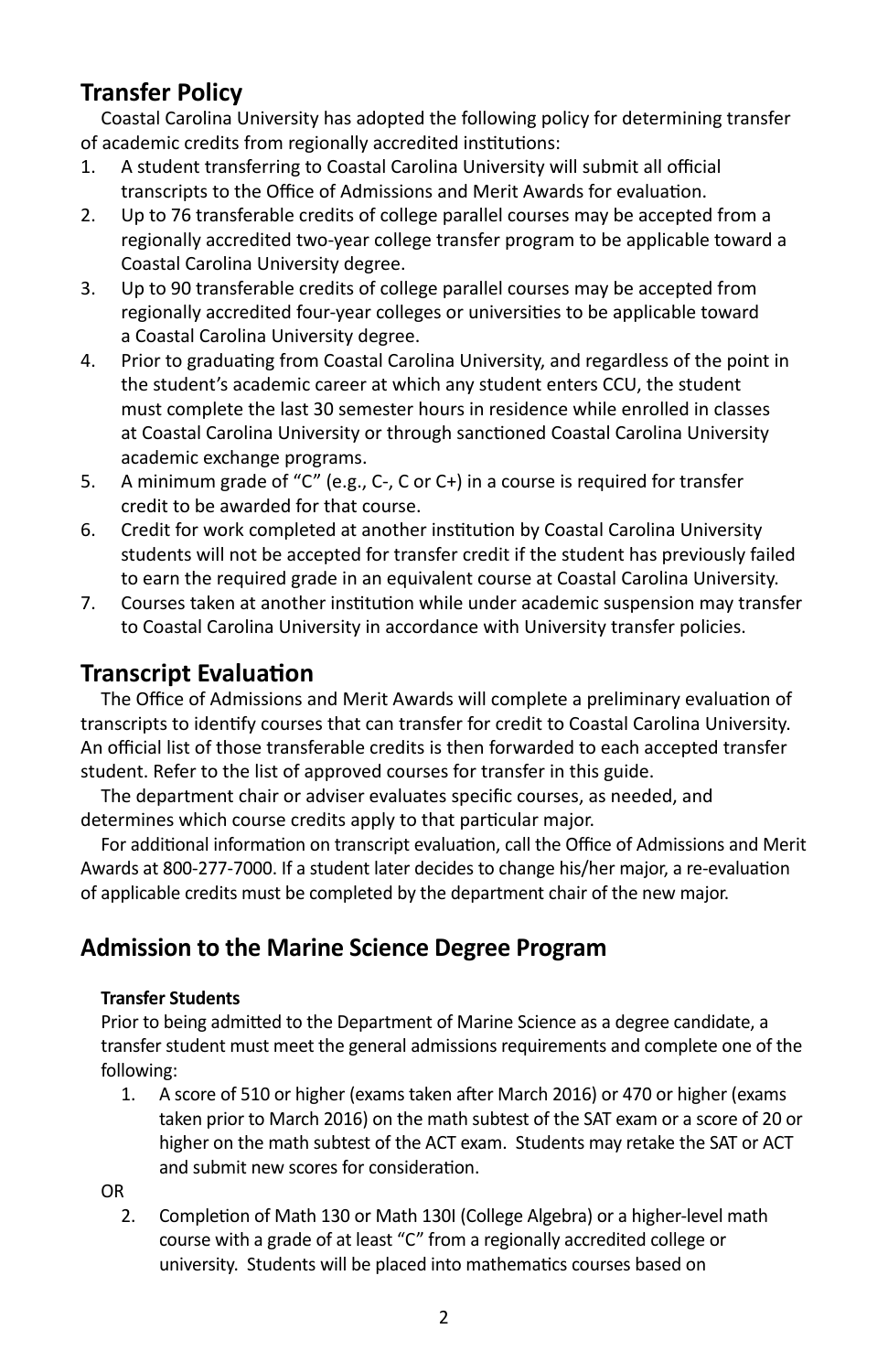college-level courses completed or from results from the math placement test taken prior to Orientation.

**Students who meet general admissions requirements, but do not satisfy requirements for admission as a degree-seeking Marine Science major will be admitted as a Marine Science pre-major. A student classified as a Marine Science pre-major is not eligible for the Academic Common Market. Only students who are fully admitted into the major are eligible to apply for consideration of this designation.**

#### **Admission to the Intelligence and National Security Studies Program**

Prior to being admitted to the Department of of Politics as an Intelligence and National Security Studies degree candidate, a transfer student must meet the general admissions requirements and must meet one of the following requirements:

- 1. A minimum score of 1120 or higher on the SAT (exams taken after March 2016) or 1040 or higher on the SAT (exams taken prior to March 2016) or a minimum score of 22 on the ACT exam and a minimum cumulative high school GPA of 3.5 or higher
- OR
	- 2. Complete INTEL 200 with a grade of 'B' or higher from a regionally accredited college or university.

Students who meet these requirements may be admitted into the full degree program prior to enrollment.

**Students who meet general admissions requirements, but do not satisfy requirements for admission as a degree-seeking Intelligence and National Security Studies major will be admitted as an intelligence and National Security Studies pre-major. A student classified as a pre-major is not eligible for the Academic Common Market. Only students who are fully admitted into the major are eligible to apply for consideration of this designation.**

#### **Transfer Credit Restrictions**

As a general rule, credits earned in courses that apply to one or more of the following categories are usually not acceptable for transfer credit:

- Courses that are occupational or technical in nature,
- Courses that are essentially remedial, or
- Courses not recognized in that institution's catalog as part of its college parallel transfer program.

Exceptions to the above categories may be made only by the Dean or designee of the college in which the student plans to enroll (major), by the Dean or designee of the college that offers the course, or by the Interdisciplinary Studies Committee in specific cases where such courses are judged to be uniquely relevant to the student's degree program.

Certain degree programs do not recognize some transfer credit from two-year institutions for courses that are considered upper division or upper level courses at Coastal Carolina University. However, some degree programs will grant transfer credit for such courses as lower level electives or core curriculum requirements. **Each transfer student is encouraged to discuss the transfer of academic credits not listed in this guide with department contacts or with his/her adviser, who is assigned by the Dean**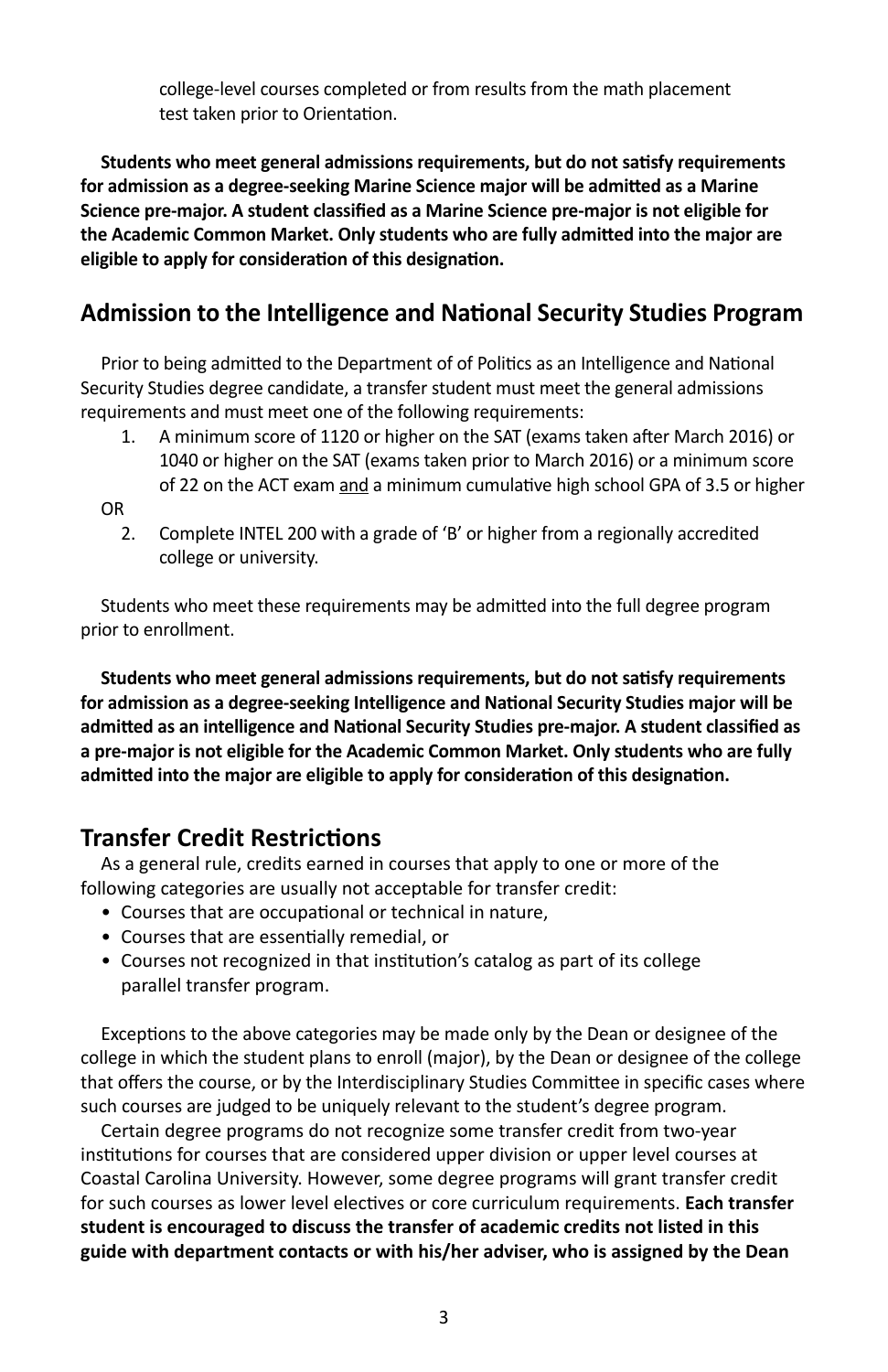**of the student's major**. Students should be aware that changing their majors while at Coastal Carolina University will require a re-evaluation and approval of their transfer credits for application to their new majors.

#### **Calculation of Coastal Carolina University Grade Point Average**

Coastal Carolina University accepts the credit only for transfer, not the *grade* for grade point average (GPA) calculation. (A student's GPA is calculated on Coastal Carolina University courses only.)

The GPA is calculated on the basis of all work in the student's career *at Coastal Carolina University*. All credits earned at other institutions and transferred to Coastal Carolina University may be used to satisfy program requirements but will not be calculated as a part of the GPA.

The following designations indicate a consistently high level of academic achievement throughout the student's entire academic career. To graduate with such honors, a student must have earned at least 60 credit hours applicable toward the degree "in residence," meaning at Coastal Carolina University (which can include credits earned through officially recognized Coastal Carolina University academic exchange programs). Courses taken as a transient (visiting) student at other institutions, by correspondence, by examination (departmental or CLEP), by exemption, or earned through military credits are not considered "in residence."

All course credit beyond 90 credit hours must be completed "in residence" at Coastal Carolina University, and at least 12 credit hours of the student's major courses and six (6) credits of minor courses must be earned at Coastal Carolina University. Degree programs that require the final academic year to be taken at an external institution are exempt from this requirement. Those degree programs must instead ensure that a minimum of 25 percent of the degree program's requirements, including 12 credit hours of the student's major courses and six (6) credit hours of minor courses, are taken "in residence" at Coastal Carolina University. Some programs impose greater student residence and/or major and minor requirements. Consult the Coastal Carolina University Catalog.

**A maximum of 90 transferable semester credit hours** of college parallel courses may be accepted from regionally accredited four-year colleges or universities to be applicable toward a Coastal Carolina University degree.

**A maximum of 76 transferable semester credit hours** of college parallel courses may be accepted from a regionally accredited South Carolina technical college or two-year institution to apply toward a Coastal Carolina University degree.

Unless noted above, regardless of when students enter the University, **they must complete the last 25 percent of credit hours** before graduation enrolled in classes approved by the appropriate chair of the department from which the degree will be granted. All degree applicants are urged to confer with the chairs of their respective departments about their programs and degree requirements prior to the beginning of their last two semesters "in residence" at the University to ensure completion of all requirements.

Some departments have specific requirements for graduation as part of the department's other requirements. For example, art majors must submit portfolios for faculty review at the end of the sophomore year and also prepare to display their works in a senior art show. English majors must score a passing grade on the English assessment exam in addition to the English degrees other requirements.

**Students are responsible for their individual academic programs and for meeting the requirements of their major department and the University.**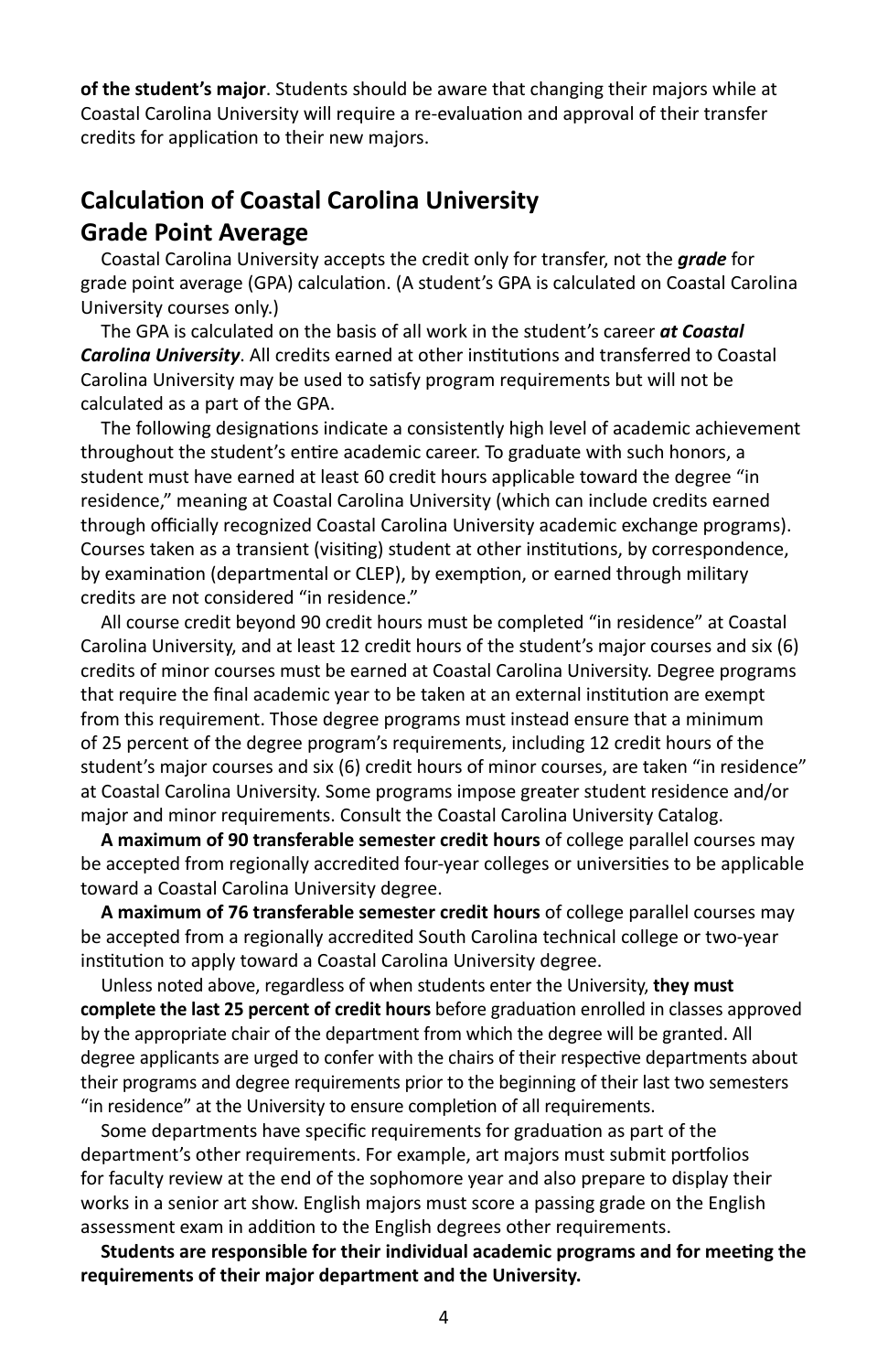**Approved Courses for Transfer Note: The student must have earned at least a "C" in the course for transfer credit to be awarded. Refer to the current Coastal Carolina University Catalog for course descriptions.**

**TCC =** S.C. Technical College Course **EQUIV =** Equivalent course credit at Coastal Carolina University

| TCC EQUIV                |  |
|--------------------------|--|
| ACC*101  3 CBAD*201      |  |
| ACC*102  3 CBAD*202      |  |
| ACC*111  3 CBAD*ELECTIVE |  |
| ACC*112  3 CBAD*ELECTIVE |  |
| ACC*115  3 CBAD*ELECTIVE |  |
| ACC*124  3 CBAD*ELECTIVE |  |
| ACC*125  3 CBAD*ELECTIVE |  |
| ACC*150  3 CBAD*ELECTIVE |  |
| ACC*201  3 CBAD*ELECTIVE |  |
| ACC*202  3 CBAD*ELECTIVE |  |
| ACC*203  3 CBAD*ELECTIVE |  |
| ACC*221  3 CBAD*ELECTIVE |  |
| ACC*224  3 CBAD*ELECTIVE |  |
| ACC*226  3 CBAD*ELECTIVE |  |
| ACC*230  3 CBAD*ELECTIVE |  |
| ACC*240  3 CBAD*ELECTIVE |  |
| ACC*245  3 CBAD*ELECTIVE |  |
| ACC*246  3 CBAD*ELECTIVE |  |
| ACC*260  3 CBAD*ELECTIVE |  |
| ACC*265  3 CBAD*ELECTIVE |  |
| ACC*275  3 CBAD*ELECTIVE |  |
| ACC*291  3 CBAD*ELECTIVE |  |
| ACC*112  3 CBAD*ELECTIVE |  |
| AET*110  3 ARTS*ELECTIVE |  |
| AET*111  3 ARTD*ELECTIVE |  |
| AET*120  3 ARTD*ELECTIVE |  |
| AET*120  3 ARTS*ELECTIVE |  |
| AET*125  3 ARTD*ELECTIVE |  |
| AET*202  3 ARTH*ELECTIVE |  |
| AET*221  4 ARTD*ELECTIVE |  |
| AET*230  3 ARTD*ELECTIVE |  |
| AET*231  3 ARTD*ELECTIVE |  |
| AET*232  3 ARTD*ELECTIVE |  |
| AET*235  3 ARTD*ELECTIVE |  |
| ANT*101 3 ANTH*100       |  |
| ANT*202 3 ANTH*102       |  |
| ANT*203 3 ANTH*101       |  |
| ART*101  3 ARTS*102      |  |
| ART*105  3 ARTH*110      |  |
| ART*106  3 ARTH*ELECTIVE |  |
| ART*107  3 ARTH*105      |  |
| ART*108  3 ARTH*106      |  |
| ART*111  3 ARTS*111      |  |
| ART*112  3 ARTS*112      |  |
| ART*200  3 ARTD*201      |  |

| <b>TCC EQUIV</b>         |  |
|--------------------------|--|
| ART*202  3 ARTS*204      |  |
| ART*203  3 ARTS*ELECTIVE |  |
| ART*204  3 ARTS*ELECTIVE |  |
| ART*207  3 ARTS*200      |  |
| ART*208  3 ARTH*ELECTIVE |  |
| ART*209  3 ARTH*ELECTIVE |  |
| ART*210  3 ARTD*108      |  |
| ART*211  3 ARTS*212      |  |
| ART*212  3 ARTS*211      |  |
| ART*214  3 ARTH*ELECTIVE |  |
| ART*220  1 ARTS*ELECTIVE |  |
| ART*221  1 ARTS*ELECTIVE |  |
| ART*222  1 ARTS*ELECTIVE |  |
| ART*230  3 ARTH*266      |  |
| ART*231  3 ARTH*ELECTIVE |  |
| ART*232  3 ARTH*ELECTIVE |  |
| ART*267  3 ARTS*ELECTIVE |  |
| ART*268  3 ARTS*ELECTIVE |  |
| ART*281  3 ARTS*ELECTIVE |  |
| ART*289  3 ARTS*ELECTIVE |  |
| ART*290  3 ARTS*ELECTIVE |  |
| ART*291  3 ARTS*ELECTIVE |  |
| ART*292  3 ARTE*210      |  |
| ARV*110 3 ARTD*201       |  |
| ARV*114 3 ARTS*261       |  |
| ARV*115  3 ARTS*ELECTIVE |  |
| ARV*116 3 ARTS*ELECTIVE  |  |
| ARV*121 3 ARTS*103       |  |
| ARV*122 3 ARTS*104       |  |
| ARV*123  3 ARTS*ELECTIVE |  |
| ARV*124  3 ARTS*ELECTIVE |  |
| ARV*125  3 ARTS*ELECTIVE |  |
| ARV*136 3 ARTD*ELECTIVE  |  |
| ARV*162  3 ARTD*ELECTIVE |  |
| ARV*163 3 ARTD*ELECTIVE  |  |
| ARV*191 3 ARTD*ELECTIVE  |  |
| ARV*192  1 ARTD*ELECTIVE |  |
| ARV*193  1 ARTD*ELECTIVE |  |
| ARV*194  1 ARTD*ELECTIVE |  |
| ARV*205  3 ARTD*ELECTIVE |  |
| ARV*210 3 ARTD*202       |  |
| ARV*212  3 ARTS*ELECTIVE |  |
| ARV*213  3 ARTS*ELECTIVE |  |
| ARV*214  3 ARTS*ELECTIVE |  |
| ARV*215  3 ARTS*ELECTIVE |  |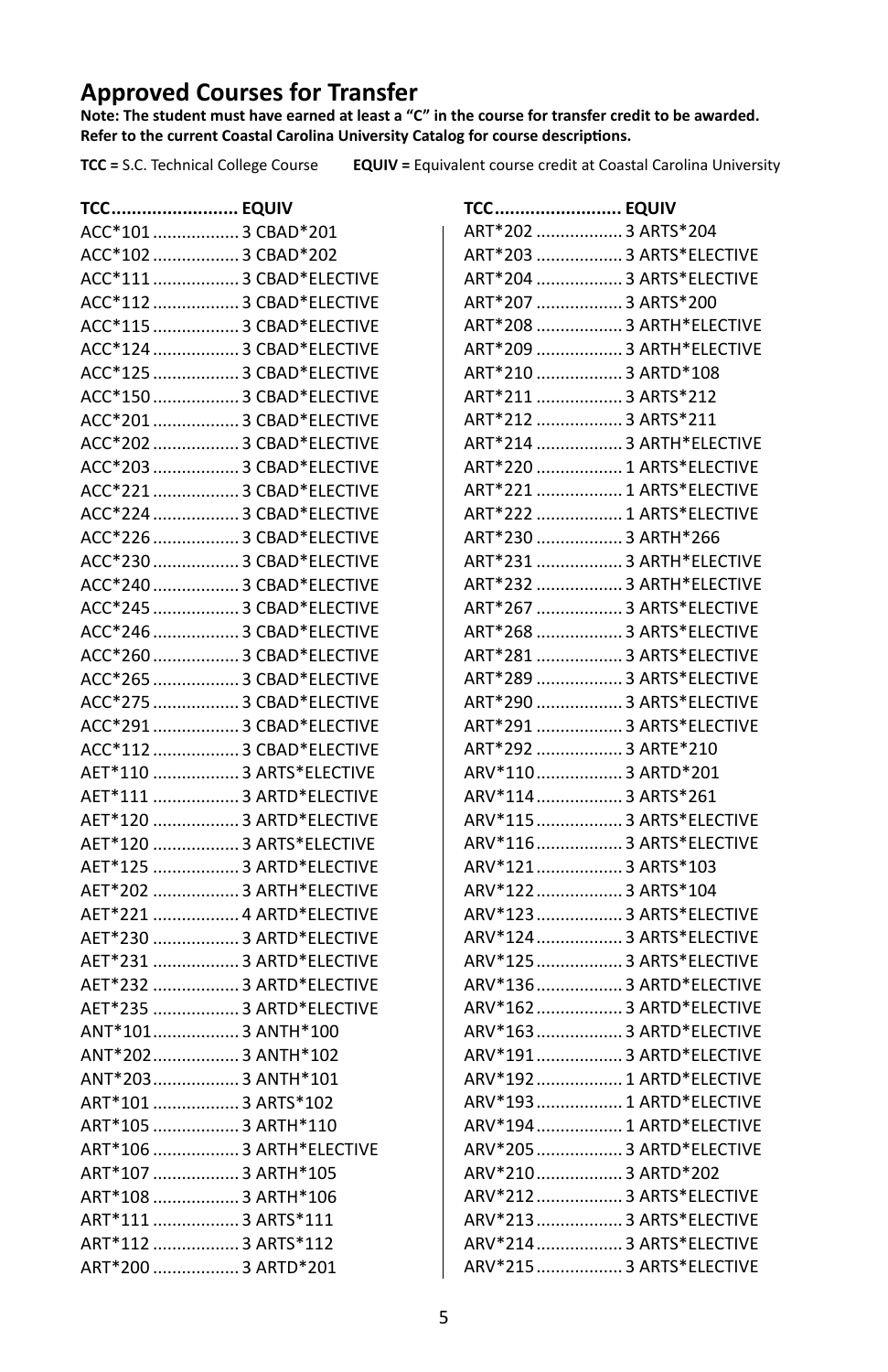| <b>TCC EQUIV</b>                                   |                                |
|----------------------------------------------------|--------------------------------|
| ARV*216  3 ARTS*ELECTIVE                           |                                |
| ARV*217  3 ARTD*201                                |                                |
| ARV*218 3 ARTD*202                                 |                                |
| ARV*219 3 ARTS*ELECTIVE                            |                                |
| ARV*221 3 ARTD*ELECTIVE                            |                                |
| ARV*222  3 ARTD*ELECTIVE                           |                                |
| ARV*225  3 ARTD*ELECTIVE                           |                                |
| ARV*227  3 ARTD*205                                |                                |
| ARV*228 3 ARTD*ELECTIVE                            |                                |
| ARV*229 3 ARTD*ELECTIVE                            |                                |
| ARV*230 3 ARTS*ELECTIVE                            |                                |
| ARV*232 3 ARTS*ELECTIVE                            |                                |
| ARV*233 3 ARTS*ELECTIVE                            |                                |
| ARV*241 3 ARTS*212                                 |                                |
| ARV*244  3 ARTS*208                                |                                |
| ARV*261 3 ARTD*ELECTIVE                            |                                |
| ARV*262 3 ARTD*ELECTIVE                            |                                |
| ARV*264  3 ARTD*ELECTIVE                           |                                |
| ARV*265  1 ARTD*ELECTIVE                           |                                |
| ARV*266 3 ARTD*ELECTIVE                            |                                |
| ARV*267  3 ARTS*ELECTIVE                           |                                |
| ARV*276  3 ARTS*ELECTIVE                           |                                |
| ARV*279  3 ARTS*ELECTIVE/                          |                                |
|                                                    | ARTD*ELECTIVE                  |
| ARV*280 3 ARTS*ELECTIVE                            |                                |
| ARV*282 6 ARTD*ELECTIVE                            |                                |
|                                                    | AST*101  4 ASTR*101:ASTR*101L/ |
| OR                                                 |                                |
|                                                    | AST*101 4 ASTR*111:ASTR*111L   |
|                                                    | AST*102 4 ASTR*112:ASTR*112L   |
| BAF*101  3 ECON*110                                |                                |
| BAF*201  3 CBAD*ELECTIVE                           |                                |
| BAF*215  3 CBAD*ELECTIVE                           |                                |
| BAF*260  3 CBAD*ELECTIVE                           |                                |
| BIO*100 3 BIOL*101                                 |                                |
|                                                    | BIO*100 4 BIOL*101:BIOL*101L   |
|                                                    | BIO*101 4 BIOL*121:BIOL*121L   |
|                                                    | BIO*102 4 BIOL*122:BIOL*122L   |
|                                                    | BIO*105 4 BIOL*101:BIOL*101L   |
| BIO*201 4 BIOL*ELECTIVE                            |                                |
|                                                    |                                |
| BIO*202 4 BIOL*ELECTIVE<br>BIO*203 4 BIOL*ELECTIVE |                                |
|                                                    |                                |
| BIO*205 3 BIOL*ELECTIVE                            |                                |
| BIO*206 1 BIOL*ELECTIVE                            |                                |
|                                                    | BIO*210 4 BIOL*232:BIOL*232L   |
|                                                    | BIO*211 4 BIOL*242:BIOL*242L   |
| BIO*225 4 BIOL*ELECTIVE                            |                                |
| BIO*250 3 BIOL*ELECTIVE                            |                                |
| BIO*260 3 BIOL*ELECTIVE                            |                                |

| <b>TCC EQUIV</b>                              |                         |
|-----------------------------------------------|-------------------------|
| BUS*101  3 CBAD*ELECTIVE                      |                         |
| BUS*105  3 CBAD*ELECTIVE                      |                         |
| BUS*110  3 CBAD*ELECTIVE                      |                         |
| BUS*112  3 CBAD*ELECTIVE                      |                         |
| BUS*120  3 CBAD*ELECTIVE                      |                         |
| BUS*121  3 CBAD*ELECTIVE                      |                         |
| BUS*130  3 CBAD*ELECTIVE                      |                         |
| BUS*136  3 MGMT*ELECTIVE                      |                         |
| BUS*176  3 MGMT*ELECTIVE                      |                         |
| BUS*210  3 CBAD*ELECTIVE                      |                         |
| BUS*220  3 PHIL*318                           |                         |
| BUS*230  3 CBAD*ELECTIVE                      |                         |
| BUS*240  3 CBAD*291                           |                         |
| BUS*250  3 CBAD*ELECTIVE                      |                         |
| BUS*260  3 CBAD*ELECTIVE                      |                         |
| BUS*270  3 CBAD*ELECTIVE1                     |                         |
| BUS*275  3 CBAD*ELECTIVE <sup>1</sup>         |                         |
| BUS*299  3 CBAD*ELECTIVE1                     |                         |
| CGC*101 3 ARTS*105                            |                         |
| CGC*105 3 ARTS*261                            |                         |
| CGC*106 3 ARTD*201                            |                         |
| CGC*110 3 ARTD*202                            |                         |
| CGC*122 3 ARTD*ELECTIVE                       |                         |
| CGC*125 3 ARTD*ELECTIVE                       |                         |
| CGC*132 3 ARTS*207<br>CGC*135 3 ARTD*ELECTIVE |                         |
| CGC*206 3 ARTD*ELECTIVE                       |                         |
| CGC*210 3 ARTD*ELECTIVE                       |                         |
| CGC*222 3 ARTD*ELECTIVE                       |                         |
| CGC*225 3 ARTD*ELECTIVE                       |                         |
| CGC*226 3 ARTD*ELECTIVE                       |                         |
| CGC*240 3 ARTD*ELECTIVE                       |                         |
| CGC*250 3 ARTD*ELECTIVE                       |                         |
| CHEM*100 4 CHEM*101/101L                      |                         |
| CHM*105 4 CHEM*ELECTIVE                       |                         |
| CHM*106 4 CHEM*101:                           |                         |
|                                               | CHEM*101L               |
| CHM*110 4 CHEM*111:                           |                         |
|                                               | CHEM*111L               |
| CHM*111 4 CHEM*112:                           |                         |
|                                               | CHEM*112L               |
| CHM*112 4 CHEM*112:                           |                         |
|                                               | CHEM*112L               |
| CHM*211 4 CHEM*331:                           |                         |
|                                               | CHEM*331L               |
|                                               | CHM*212 4 CHEM*332/332L |

<sup>1</sup> Hours must be approved by the Department Chair.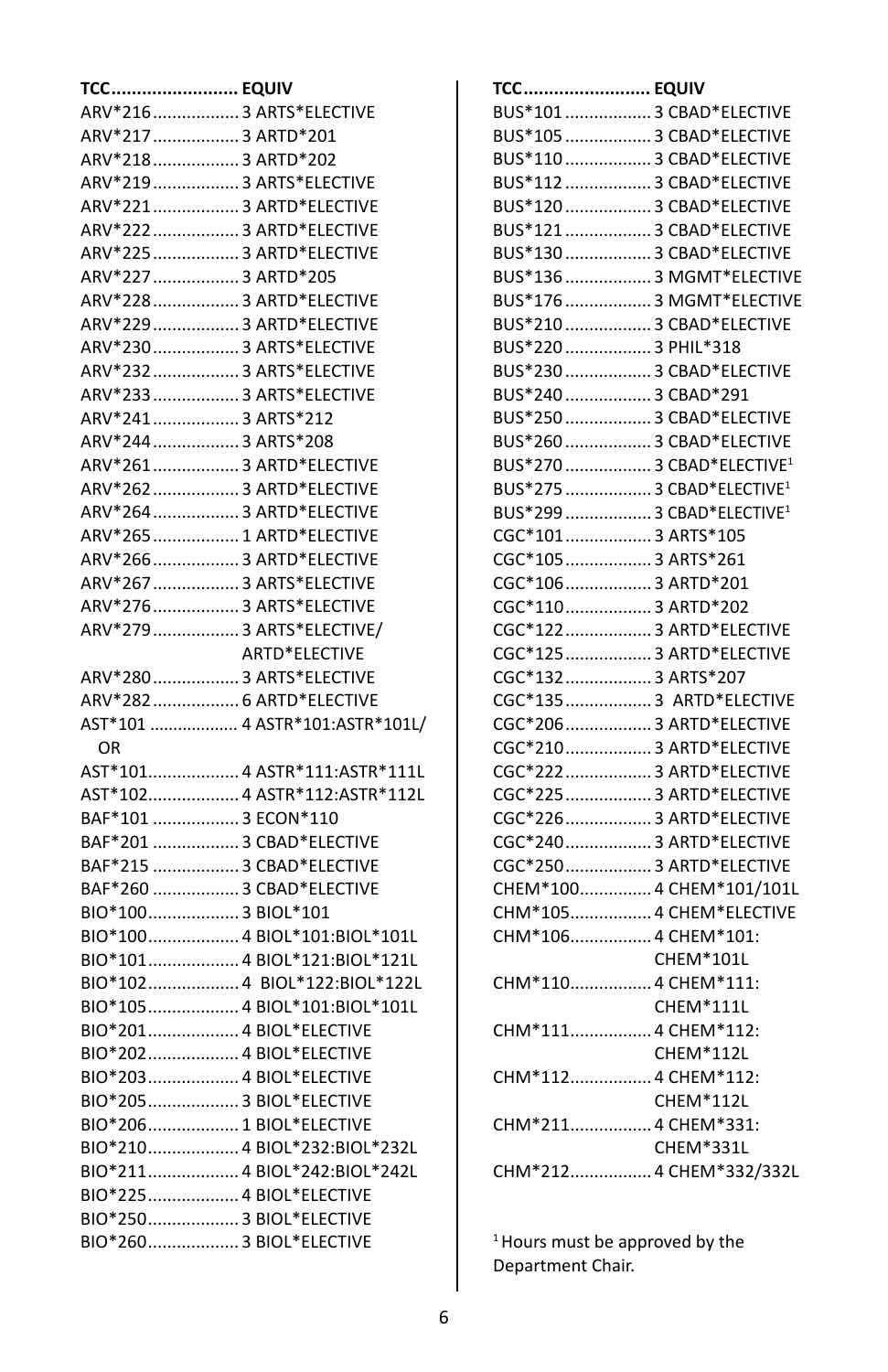| <b>TCC EQUIV</b>          |                 |
|---------------------------|-----------------|
| CHN*101  4CHIN*110:CHIN*  |                 |
|                           | <b>ELECTIVE</b> |
| CHN*102  4 CHIN*120:CHIN* |                 |
|                           | <b>ELECTIVE</b> |
| CHT*225  4 CHEM*ELECTIVE  |                 |
| COL*101  1 UNIV*ELECTIVE  |                 |
| COL*102  2 UNIV*110       |                 |
| COL*103  3 UNIV*110       |                 |
| COL*105  3 UNIV*110       |                 |
| COL*106  1 UNIV*105       |                 |
| COL*109  1 UNIV*105       |                 |
| COL*250  3 LIBR*ELECTIVE  |                 |
| CPT*101  3 CSCI*105       |                 |
| CPT*102  3 CSCI*101       |                 |
| CPT*114  3 CSCI*130       |                 |
| CPT*162  3 CSCI*120       |                 |
| CPT*167  3 CSCI*131L      |                 |
| CPT*168  3 CSCI*131L      |                 |
| CPT*170  3 CSCI*110       |                 |
| CPT*174  3 CSCI*110       |                 |
| CPT*176  3 CSCI*ELECTIVE  |                 |
| CPT*187  3 CSCI*140       |                 |
| CPT*209  3 CSCI*211       |                 |
| CPT*230  3 CSCI*131L      |                 |
| CPT*234  3 CSCI*131L      |                 |
| CPT*236  3 CSCI*140       |                 |
| CPT*237  3 CSCI*150       |                 |
| CPT*238  3 CSCI*120       |                 |
| CPT*240  3 CSCI*203       |                 |
| CPT*242  3 CSCI*225       |                 |
| CPT*244  3 CSCI*220       |                 |
| CPT*260  3 CSCI*2XX       |                 |
| CPT*262  3 CSCI*120       |                 |
| CPT*263  3 CSCI*120       |                 |
| CPT*264  3 CSCI*ELECTIVE  |                 |
| CPT*270  3 CSCI*106       |                 |
| CPT*272  3 CSCI*225       |                 |
| CPT*275  3 CSCI*211       |                 |
| CPT*283  3 CSCI*203       |                 |
| CRJ*101  3 POLI*110       |                 |
| CRJ*102  3 ELEC*ELECTIVE  |                 |
| CRJ*103  1 ELEC*ELECTIVE  |                 |
| CRJ*110  3 ELEC*ELECTIVE  |                 |
| CRJ*115  3 ELEC*ELECTIVE  |                 |
| CRJ*120 3 POLI*ELECTIVE   |                 |
| CRJ*125  3 ELEC*ELECTIVE  |                 |
| CRJ*126  3 ELEC*ELECTIVE  |                 |
| CRJ*130 3 ELEC*ELECTIVE   |                 |
| CRJ*140  3 ELEC*ELECTIVE  |                 |
| CRJ*145  3 ELEC*ELECTIVE  |                 |

| <b>TCC EQUIV</b>                                     |                  |
|------------------------------------------------------|------------------|
| CRJ*201  3 ELEC*ELECTIVE                             |                  |
| CRJ*202  3 ELEC*ELECTIVE                             |                  |
| CRJ*203  3 ELEC*ELECTIVE                             |                  |
| CRJ*210  3 ELEC*ELECTIVE                             |                  |
| CRJ*220  3 POLI*ELECTIVE                             |                  |
| CRJ*222  3 ELEC*ELECTIVE                             |                  |
| CRJ*224  3 ELEC*ELECTIVE                             |                  |
| CRJ*230 3 ELEC*ELECTIVE                              |                  |
| CRJ*232  3 ELEC*ELECTIVE                             |                  |
| CRJ*235  3 ELEC*ELECTIVE                             |                  |
| CRJ*236  3 ELEC*ELECTIVE                             |                  |
| CRJ*238 3 ELEC*ELECTIVE                              |                  |
| CRJ*239  3 INTEL*ELECTIVE                            |                  |
| CRJ*242  3 ELEC*ELECTIVE                             |                  |
| CRJ*243  3 ELEC*ELECTIVE                             |                  |
| CRJ*244  3 ELEC*ELECTIVE                             |                  |
| CRJ*245  3 ELEC*ELECTIVE                             |                  |
| CRJ*246  3 ELEC*ELECTIVE                             |                  |
| CRJ*260  3 ELEC*ELECTIVE                             |                  |
| ECD*101  3 EDUC*276                                  |                  |
| ECD*102  3 EDEC*ELECTIVE                             |                  |
| ECD*102, ECD*203                                     |                  |
| 3 EDEC*332:EDUC*                                     |                  |
|                                                      | <b>ELECTIVE</b>  |
|                                                      |                  |
|                                                      |                  |
| ECD*102, PSY*203                                     |                  |
| 3 EDEC*332:EDUC*                                     |                  |
|                                                      | <b>ELECTIVE</b>  |
| ECD*105  3 EDEC*325                                  |                  |
| ECD*106  3 EDEC*340                                  |                  |
| ECD*106, ECD*132                                     |                  |
|                                                      | 3 EDEC*338:EDEC* |
|                                                      | <b>ELECTIVE</b>  |
| ECD*107  3 EDSP*200                                  |                  |
| ECD*108  3 EDEC*421                                  |                  |
| ECD*109  3 EDUC*ELECTIVE                             |                  |
| ECD*131  3 EDEC*314                                  |                  |
| ECD*132  3 EDEC*ELECTIVE                             |                  |
| ECD*133  3 EDEC*ELECTIVE                             |                  |
| ECD*135  3 HPRO*331                                  |                  |
| ECD*136  3 PHED*226                                  |                  |
| ECD*138  3 EDUC*ELECTIVE                             |                  |
| ECD*200  3 EDUC*ELECTIVE                             |                  |
| ECD*201  3 EDUC*ELECTIVE                             |                  |
| ECD*201, ECD*237                                     |                  |
| 3EDUC*276:EDUC*                                      |                  |
|                                                      | <b>ELECTIVE</b>  |
| ECD*203  3 EDEC*ELECTIVE                             |                  |
| ECD*205  3 EDUC*ELECTIVE                             |                  |
| ECD*207  3 EDUC*ELECTIVE<br>ECD*210  3 EDUC*ELECTIVE |                  |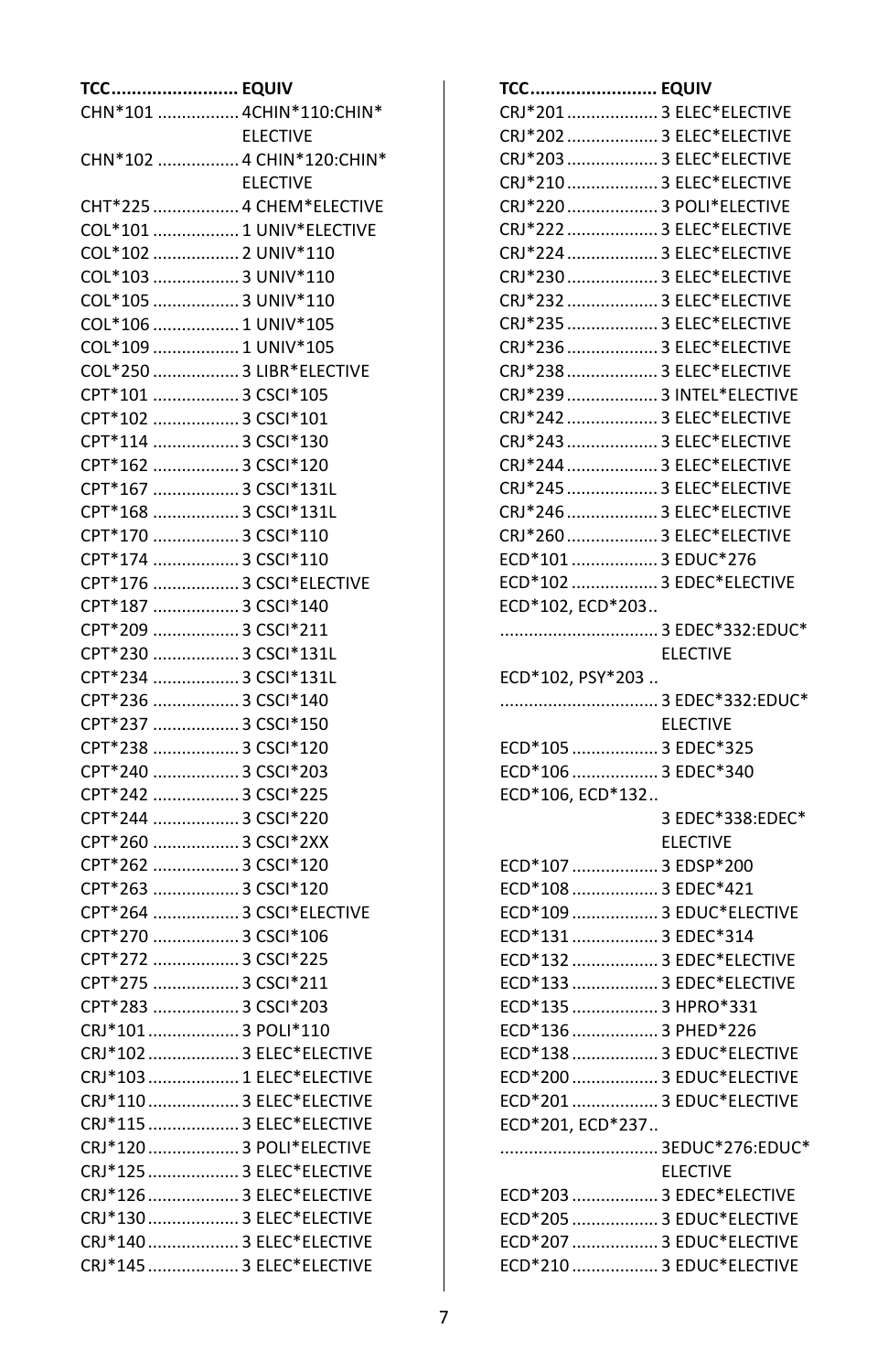| <b>TCC EQUIV</b>                         |                 |
|------------------------------------------|-----------------|
| ECD*220  3 EDUC*ELECTIVE                 |                 |
| ECD*237  3 EDEC*376                      |                 |
| ECD*239  3 EDEC*ELECTIVE                 |                 |
| ECD*239  3 EDUC*ELECTIVE                 |                 |
| ECD*243  3 EDEC*340                      |                 |
| ECD*244  3 EDEC*ELECTIVE                 |                 |
| ECD*250  3 EDUC*ELECTIVE                 |                 |
| ECD*251  3 EDUC*ELECTIVE                 |                 |
| ECD*252  3 EDUC*215                      |                 |
| ECD*253  3 EDUC*ELECTIVE                 |                 |
| ECD*254  3 EDUC*ELECTIVE                 |                 |
| ECD*255  3 EDUC*ELECTIVE                 |                 |
| ECD*256  3 EDUC*ELECTIVE                 |                 |
| ECD*257  3 EDUC*ELECTIVE                 |                 |
| ECD*259  3 EDUC*ELECTIVE                 |                 |
| ECD*260  3 EDUC*ELECTIVE                 |                 |
|                                          |                 |
| ECD*270  3 EDUC*ELECTIVE                 |                 |
| ECE*201 1 CSCI*ELECTIVE                  |                 |
| ECE*212 3 CSCI*210                       |                 |
| ECO*105  3 ECON*101                      |                 |
| ECO*201  3 ECON*101                      |                 |
| ECO*205  ECON*ELECTIVE                   |                 |
| ECO*210 3 ECON*201                       |                 |
| ECO*211 3 ECON*202                       |                 |
| EDU*101 3 EDUC*111                       |                 |
| EDU*110 3 EDUC*111                       |                 |
| EDU*201 3 EDUC*204                       |                 |
| EDU*230 4 EDUC*ELECTIVE                  |                 |
| EDU*241 4 EDUC*215:EDUC*                 |                 |
|                                          | <b>ELECTIVE</b> |
| EDU*242 3 EDUC*334                       |                 |
| EGR*190  3 PHYS*234                      |                 |
| EGT*151  3 ENGR*202                      |                 |
| EGT*115  4 ARTD*ELECTIVE                 |                 |
| ENG*101 3 ENGL*101                       |                 |
| ENG*102 3 ENGL*102                       |                 |
| ENG*105 1 ENGL*ELECTIVE                  |                 |
| ENG*150 ENGL*ELECTIVE                    |                 |
| ENG*155 3 ENGL*290                       |                 |
| ENG*160 3 ENGL*211                       |                 |
| ENG*165 3 ENGL*290                       |                 |
| ENG*201 3 ENGL*205                       |                 |
| ENG*202 3 ENGL*205                       |                 |
| ENG*203 3 ENGL*205                       |                 |
|                                          |                 |
| ENG*205 3 ENGL*205<br>ENG*206 3 ENGL*205 |                 |
|                                          |                 |
| ENG*207 3 ENGL*205                       |                 |
| ENG*208 3 ENGL*277                       |                 |
| ENG*209 3 ENGL*277                       |                 |
| ENG*210 3 ENGL*277                       |                 |

| <b>TCC EQUIV</b>         |                      |
|--------------------------|----------------------|
| ENG*211 3 ENGL*205       |                      |
| ENG*212 3 ENGL*277       |                      |
| ENG*214 3 ENGL*205       |                      |
| ENG*218 3 ENGL*205       |                      |
| ENG*222 3 ENGL*205       |                      |
| ENG*224 3 ENGL*205       |                      |
| ENG*230 3 ENGL*205       |                      |
| ENG*234 3 ENGL*205       |                      |
| ENG*236 3 ENGL*205       |                      |
| ENG*238 3 ENG *201       |                      |
| ENG*260 3 ENGL*211       |                      |
| ENG*299 3 ENGL*205       |                      |
| FRE*101 4 FREN*110:FREN* |                      |
|                          | <b>ELECTIVE</b>      |
| FRE*102 4 FREN*120:FREN* |                      |
|                          | <b>ELECTIVE</b>      |
| FRE*122 3 FREN*130       |                      |
| FRE*201 3 FREN*130       |                      |
| FRE*202 3 FREN*210       |                      |
| GEO*101 3 GEOG*ELECTIVE  |                      |
| GEO*102 3 GEOG*121       |                      |
| GER*101  4 GERM*110:     |                      |
|                          | GERM*ELECTIVE        |
| GER*102  4 GERM*120:     |                      |
|                          | <b>GERM*ELECTIVE</b> |
| GER*122  3 GERM*130      |                      |
| GER*201  3 GERM*130      |                      |
| GER*202  3 GERM*210      |                      |
| GMT*101 3 GEOG*200       |                      |
| HIS*101  3 HIST*101      |                      |
| HIS*102  3 HIST*102      |                      |
| HIS*104  3 HIST*111      |                      |
| HIS*105  3 HIST*112      |                      |
| HIS*106  3 HIST*ELECTIVE |                      |
| HIS*107  3 HIST*125      |                      |
| HIS*108  3 HIST*126      |                      |
| HIS*109  3 HIST*ELECTIVE |                      |
| HIS*113  3 HIST*ELECTIVE |                      |
| HIS*115  3 HIST*ELECTIVE |                      |
| HIS*122  3 HIST*ELECTIVE |                      |
| HIS*130  3 HIST*ELECTIVE |                      |
| HIS*131  3 HIST*ELECTIVE |                      |
| HIS*201  3 HIST*201      |                      |
| HIS*202  3 HIST*202      |                      |
| HIS*213  3 HIST*ELECTIVE |                      |
| HIS*214  3 HIST*ELECTIVE |                      |

<sup>1</sup> Hours must be approved by the Department Chair.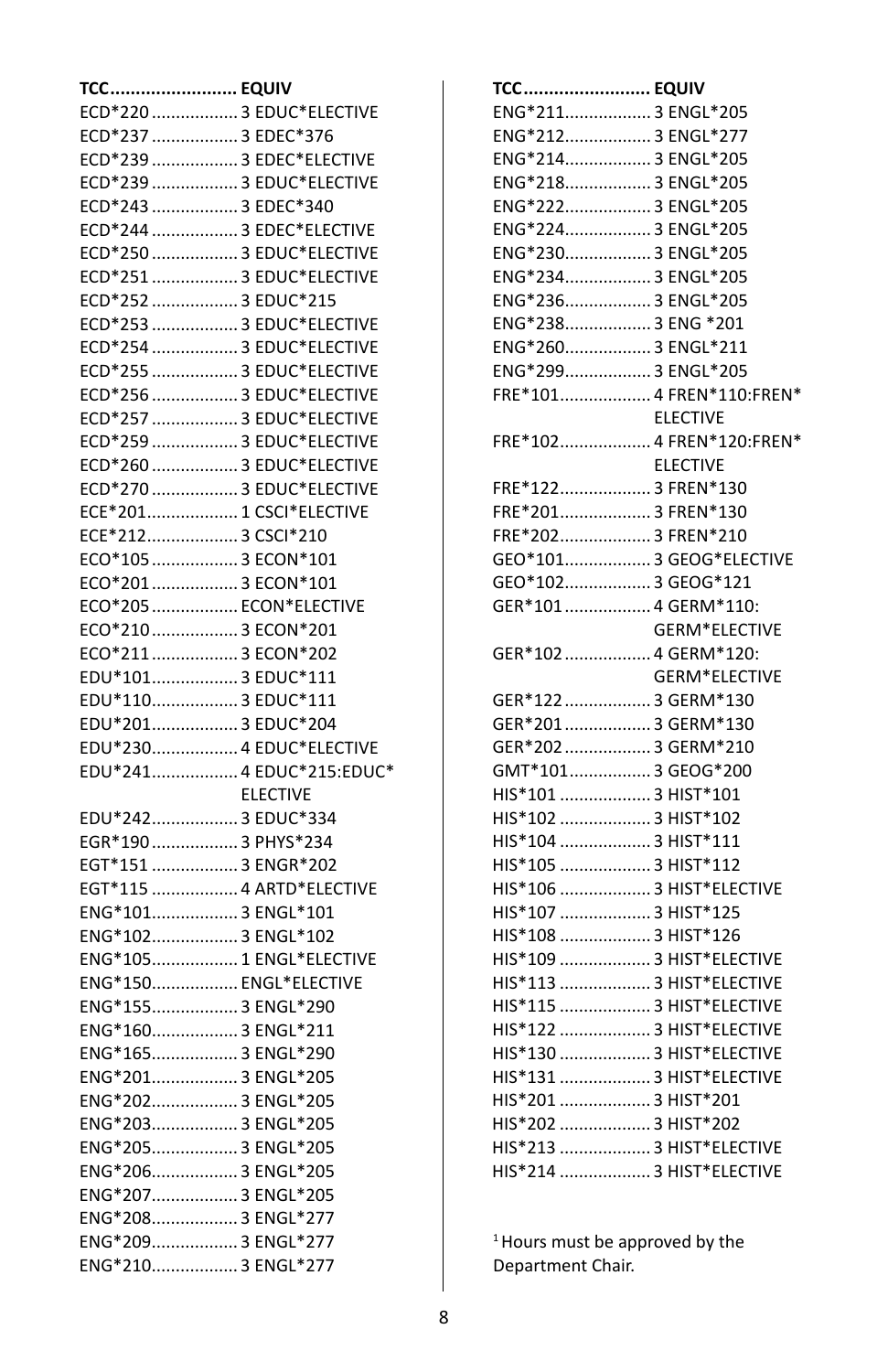| <b>TCC EQUIV</b>                     |  |
|--------------------------------------|--|
| HIS*220  3 HIST*ELECTIVE             |  |
| HIS*221  3 HIST*ELECTIVE             |  |
| HIS*222  3 HIST*ELECTIVE             |  |
| HIS*226  3 HIST*ELECTIVE             |  |
| HIS*230  3 HIST*371                  |  |
| HIS*235  3 HIST*460                  |  |
| HOS*105 3 HRTM*ELECTIVE              |  |
| HOS*106 3 HRTM*ELECTIVE              |  |
| HOS*132 3 HRTM*ELECTIVE              |  |
| HOS*140 3 HRTM*101                   |  |
| HOS*141 3 CBAD*ELECTIVE              |  |
| HOS*145 3 HRTM*ELECTIVE              |  |
| HOS*150 3 HRTM*ELECTIVE              |  |
| HOS*155 3 CBAD*ELECTIVE              |  |
| HOS*157 3 HRTM*ELECTIVE              |  |
| HOS*159 3 HRTM*ELECTIVE              |  |
| HOS*160 3 HRTM*ELECTIVE              |  |
| HOS*161 3 HRTM*ELECTIVE              |  |
| HOS*162 3 CBAD*ELECTIVE              |  |
| HOS*164 3 HRTM*ELECTIVE              |  |
| HOS*168 3 CBAD*ELECTIVE              |  |
| HOS*169 3 CBAD*ELECTIVE              |  |
| HOS*171 3 HRTM*ELECTIVE              |  |
| HOS*172 3 CBAD*ELECTIVE              |  |
| HOS*190 3 HRTM*ELECTIVE              |  |
| HOS*230 3 HRTM*ELECTIVE              |  |
| HOS*241 3 HRTM*ELECTIVE              |  |
| HOS*245 3 HRTM*ELECTIVE              |  |
| HOS*250 3 HRTM*ELECTIVE              |  |
| HOS*251 3 HRTM*ELECTIVE              |  |
| HOS*252 3 HRTM*ELECTIVE <sup>1</sup> |  |
| HOS*253 3 HRTM*ELECTIVE              |  |
| HOS*255 3 HRTM*ELECTIVE              |  |
| HOS*256 3 ELEC*ELECTIVE              |  |
| HOS*258 3 HRTM*ELECTIVE              |  |
| HOS*259 3 CBAD*ELECTIVE              |  |
| HOS*261 3 HRTM*ELECTIVE              |  |
| HOS*262 3 HRTM*ELECTIVE              |  |
| HOS*264 3 HRTM*ELECTIVE              |  |
| HOS*265 3 HRTM*ELECTIVE              |  |
| HOS*267 3 HRTM*ELECTIVE              |  |
| HOS*272 3 HRTM*ELECTIVE              |  |
| HOS*276 3CBAD*280                    |  |
| HOS*298 3 HRTM*ELECTIVE              |  |
| HUS*209 3 ELEC*ELECTIVE              |  |

 $1$ Hours must be approved by the Department Chair.

| <b>TCC EQUIV</b>          |                  |
|---------------------------|------------------|
| HUS*230 3 ELEC*ELECTIVE   |                  |
| HUS*260 3 ELEC*ELECTIVE   |                  |
| HSM*101 3 INTEL*ELECTIVE  |                  |
| HSM*104  3 INTEL*ELECTIVE |                  |
| HSM*203  3 INTEL*ELECTIVE |                  |
| HSS*110  3 ELEC*ELECTIVE  |                  |
| IDS*102  3 UNIV*150       |                  |
| IDS*105  1 UNIV*ELECTIVE  |                  |
| IDS*110  3 UNIV*150       |                  |
| IDS*201  3 UNIV*100(2)/   |                  |
|                           | UNIV*ELECTIVE(1) |
| IDS*210  3 HONR*203       |                  |
| IST*100 1 CSCI*ELECTIVE   |                  |
| IST*161 3 CSCI*ELECTIVE   |                  |
| IST*162 3 CSCI*ELECTIVE   |                  |
| IST*164 3 CSCI*ELECTIVE   |                  |
| IST*165 3 CSCI*ELECTIVE   |                  |
| IST*166 3 CSCI*270        |                  |
| IST*209 3 CSCI*2XX        |                  |
|                           |                  |
| IST*226 3 CSCI*120        |                  |
| IST*238 3 CSCI*120        |                  |
| IST*239 3 CSCI*120        |                  |
| IST*261 3 CSCI*2XX        |                  |
| IST*271 3 CSCI*150        |                  |
| IST*272 3 CSCI*225        |                  |
| IST*278 3 CSCI*225        |                  |
| IST*290 3 CSCI*2XX        |                  |
| IST*291 3 CSCI*2XX        |                  |
| IST*292 3 CSCI*2XX        |                  |
| JOU*101  3 JOUR*201       |                  |
| LEG*120  3 ELEC*ELECTIVE  |                  |
| LEG*121  3 CBAD*ELECTIVE  |                  |
| LEG*122  3 CBAD*ELECTIVE  |                  |
| LEG*132  3 ELEC*ELECTIVE  |                  |
| LEG*135  3 ELEC*ELECTIVE  |                  |
| LEG*201  3 ELEC*ELECTIVE  |                  |
| LEG*202  3 ELEC*ELECTIVE  |                  |
| LEG*212  3 ELEC*ELECTIVE  |                  |
| LEG*213  3 ELEC*ELECTIVE  |                  |
| LEG*214  3 ELEC*ELECTIVE  |                  |
| LEG*220  3 ELEC*ELECTIVE  |                  |
| LEG*230  3 ELEC*ELECTIVE  |                  |
| LEG*231  3 ELEC*ELECTIVE  |                  |
| LEG*232  3 ELEC*ELECTIVE  |                  |
| LEG*233  3 ELEC*ELECTIVE  |                  |
| LEG*234  3 ELEC*ELECTIVE  |                  |
| LEG*240  3 ELEC*ELECTIVE  |                  |
| LEG*242  3 ELEC*ELECTIVE  |                  |
| LEG*244  3 ELEC*ELECTIVE  |                  |
| LEG*245  3 ELEC*ELECTIVE  |                  |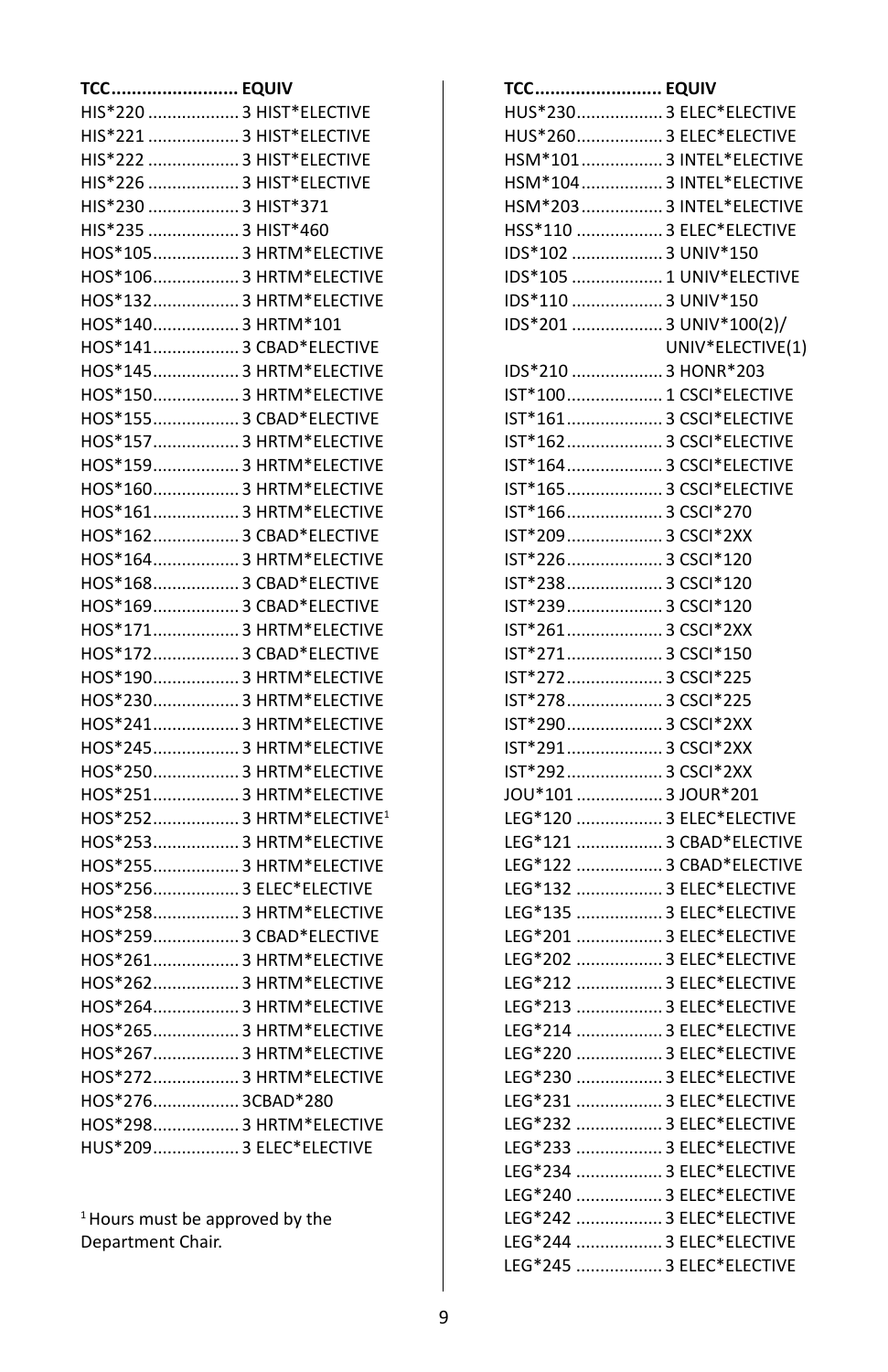| <b>TCC EQUIV</b>          |                      |
|---------------------------|----------------------|
| LEG*252  3 ELEC*ELECTIVE  |                      |
| MAT*103  3 MATH*ELECTIVE  |                      |
| MAT*109  3 MATH*130       |                      |
| MAT*110  3 MATH*130       |                      |
| MAT*111  3 MATH*131       |                      |
| MAT*112  5 MATH*135:      |                      |
|                           | MATH*ELECTIVE        |
| MAT*120  4 STAT*201       |                      |
| MAT*122  3 MATH*ELECTIVE  |                      |
| MAT*130  3 MATH*132       |                      |
| MAT*132  3 MATH*ELECTIVE  |                      |
| MAT*140  4 MATH*160       |                      |
| MAT*141  4 MATH*161       |                      |
| MAT*165  3 STAT*201       |                      |
| MAT*168  3 MATH*ELECTIVE  |                      |
| MAT*170  3 MATH*ELECTIVE  |                      |
| MAT*175  3 MATH*ELECTIVE  |                      |
| MAT*176  3 MATH*ELECTIVE  |                      |
| MAT*211  3 MATH*201       |                      |
| MAT*212  3 MATH*202       |                      |
| MAT*215  3 MATH*ELECTIVE  |                      |
| MAT*220  3 STAT*ELECTIVE  |                      |
| MAT*230  3 MATH*ELECTIVE  |                      |
| MAT*240  4 MATH*260       |                      |
| MAT*242  3 MATH*320       |                      |
| MAT*242  4 MATH*320:      |                      |
|                           | <b>MATH*ELECTIVE</b> |
| MAT*250  3 MATH*201       |                      |
| MAT*251  3 MATH*202       |                      |
| MATH 170  3 MATH*ELECTIVE |                      |
| MATH*175 3 MATH*ELECTIVE  |                      |
| MATH*176 3 MATH*ELECTIVE  |                      |
| MGT*101 3 MGMT*ELECTIVE   |                      |
| MGT*110 3 MGMT*ELECTIVE   |                      |
| MGT*120 3 MGMT*ELECTIVE   |                      |
| MGT*121 3 MGMT*ELECTIVE   |                      |
| MGT*150 3 MGMT*ELECTIVE   |                      |
| MGT*201 3 MGMT*ELECTIVE   |                      |
| MGT*210 3 MGMT*ELECTIVE   |                      |
| MGT*230 3 MGMT*ELECTIVE   |                      |
| MGT*235 3 MGMT*ELECTIVE   |                      |
| MGT*240 3 MGMT*ELECTIVE   |                      |
| MGT*250 3 MGMT*ELECTIVE   |                      |
| MGT*255 3 MGMT*ELECTIVE   |                      |
| MGT*270 3 MGMT*ELECTIVE   |                      |
| MKT*101  3 MKTG*ELECTIVE  |                      |
| MKT*110  3 MKTG*ELECTIVE  |                      |
| MKT*111  3 MKTG*ELECTIVE  |                      |
| MKT*120  3 MKTG*ELECTIVE  |                      |
| MKT*123  3 MKTG*ELECTIVE  |                      |

| <b>TCC EQUIV</b>                      |                  |
|---------------------------------------|------------------|
| MKT*130  3 MKTG*ELECTIVE              |                  |
| MKT*135  3 MKTG*ELECTIVE              |                  |
| MKT*240  3 MKTG*ELECTIVE              |                  |
| MKT*245  3 MKTG*ELECTIVE              |                  |
| MKT*250  3 MKTG*ELECTIVE              |                  |
| MKT*260  3 MKTG*ELECTIVE              |                  |
| MKT*268  3 MKTG*ELECTIVE              |                  |
| MKT*270  3 MKTG*ELECTIVE              |                  |
| MKT*290  3 MKTG*ELECTIVE <sup>1</sup> |                  |
| MTH*170 3 MATH*ELECTIVE               |                  |
| MTH*175 3 MATH*ELECTIVE               |                  |
| MTH*176 3 MATH*ELECTIVE               |                  |
| MUS*101 1 MUS*125                     |                  |
| MUS*102 1 MUS*125                     |                  |
| MUS*103 1 MUS*125                     |                  |
| MUS*104 1 MUS*125                     |                  |
| MUS*105  3 MUS*110                    |                  |
| MUS*106 1 MUS*104B                    |                  |
| MUS*110 3 MUS*170                     |                  |
| MUS*111 1 MUS*124A                    |                  |
| MUS*112 1 MUS*124A                    |                  |
| MUS*113 1 MUS*124A                    |                  |
| MUS*114 1 MUS*124A                    |                  |
| PHE*102  1 PALS*117                   |                  |
| PHE*104  1 PALS*104                   |                  |
| PHE*106  1 PALS*104                   |                  |
| PHE*108  1 PALS*104                   |                  |
| PHE*110  1 PALS*104                   |                  |
| PHE*112  1 PALS*105                   |                  |
| PHI*101  3 PHIL*101                   |                  |
| PHI*103  3 PHIL*102                   |                  |
| PHI*105  3 PHIL*110                   |                  |
| PHI*110  3 PHIL*102                   |                  |
| PHI*115  3 PHIL*102                   |                  |
| PHI*201  3 PHIL*ELECTIVE              |                  |
| PHY*201  4 PHYS*201:                  |                  |
|                                       | PHYS*201L        |
| PHY*202  4 PHYS*202:                  |                  |
|                                       | <b>PHYS*202L</b> |
| PHY*221  4 PHYS*211:                  |                  |
|                                       | <b>PHYS*211L</b> |
| PHY*222  4 PHYS*212:                  |                  |
|                                       | <b>PHYS*212L</b> |
| PHY*223  4 PHYS*212:                  |                  |
|                                       | <b>PHYS*212L</b> |
| PSC*201 3 POLI*201                    |                  |

 $1$ Hours must be approved by the Department Chair.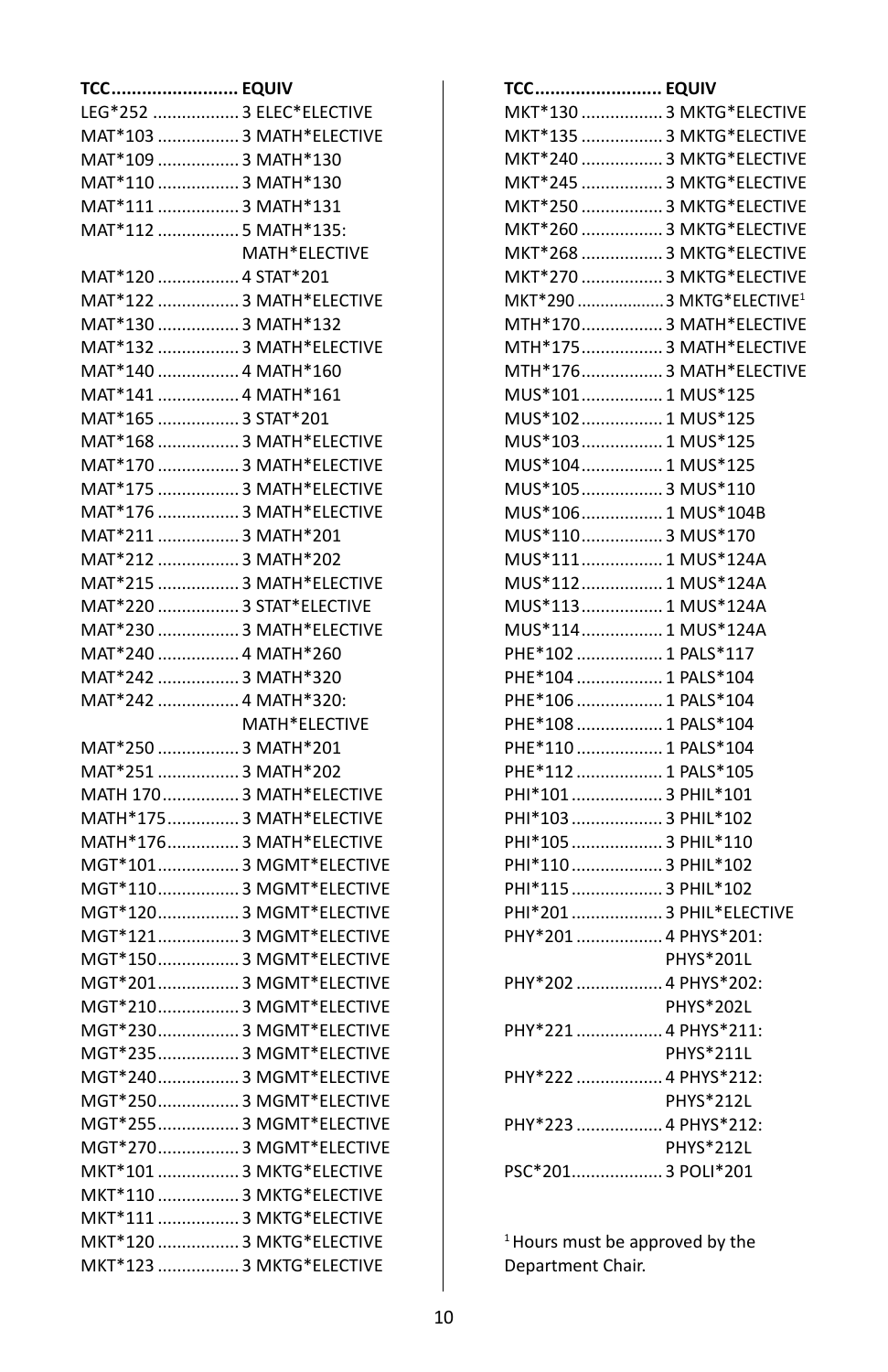| <b>TCC EQUIV</b>         |  |
|--------------------------|--|
| PSC*205 3 POLI*ELECTIVE  |  |
| PSC*206 3 POLI*330       |  |
| PSC*215 3 POLI*365       |  |
| PSC*220 3 POLI*101       |  |
| PSY*201 3 PSYC*101       |  |
| PSY*203 3 EDUC*336       |  |
| PSY*206 3 PSYC*ELECTIVE  |  |
| PSY*208 3 PSYC*ELECTIVE  |  |
| PSY*212 3 PSYC*ELECTIVE  |  |
| PSY*214 3 EDUC*280       |  |
| PSY*218 3 PSYC*ELECTIVE  |  |
| PSY*230 3 PSYC*ELECTIVE  |  |
| PSY*231 3 PSYC*ELECTIVE  |  |
| PSY*235 3 PSYC*ELECTIVE  |  |
| PSY*237  3 PSYC*ELECTIVE |  |
| PSY*240 3 PSYC*ELECTIVE  |  |
| PSY*299 3 PSYC*ELECTIVE  |  |
| REL*101 3 RELG*103       |  |
| REL*102 3 RELG*ELECTIVE  |  |
| REL*103 3 RELG*103       |  |
| REL*106 3 RELG*322       |  |
| REL*201 3 RELG*103       |  |
| REL*214 3 RELG*ELECTIVE  |  |
| RTV*140  3 ARTS*ELECTIVE |  |
| SFT*101  3 EXSS*ELECTIVE |  |
| SFT*102  3 EXSS*ELECTIVE |  |
| SFT*105  3 EXSS*ELECTIVE |  |
| SFT*107  3 EXSS*310      |  |
| SFT*108  1 EXSS*ELECTIVE |  |
| SFT*109  3 EXSS*122      |  |
|                          |  |
| SFT*110  3 EXSS*ELECTIVE |  |
| SFT*111  EXSS*ELECTIVE   |  |
| SFT*112  2 EXSS*ELECTIVE |  |
| SFT*113  1 KRSS*ELECTIVE |  |
| SFT*121  3 EXSS*ELECTIVE |  |
| SFT*122  1 EXSS*ELECTIVE |  |
| SFT*125  3 EXSS*ELECTIVE |  |
| SFT*129  1 EXSS*ELECTIVE |  |
| SFT*130 3 EXSS*ELECTIVE  |  |
| SFT*201  3 EXSS*ELECTIVE |  |
| SFT*202  3 EXSS*ELECTIVE |  |
| SOC*101  3 SOC*101       |  |
| SOC*102  3 SOC*ELECTIVE  |  |
| SOC*205  3 SOC*102       |  |
| SOC*206  3 SOC*ELECTIVE  |  |
| SOC*210  3 SOC*ELECTIVE  |  |
| SOC*215  3 SOC*ELECTIVE  |  |
| SOC*220  3 SOC*ELECTIVE  |  |
| SOC*225  3 SOC*ELECTIVE  |  |
| SOC*235  3 SOC*ELECTIVE  |  |

| <b>TCC EQUIV</b>        |               |
|-------------------------|---------------|
| SPA*101 4 SPAN*110:     |               |
|                         | SPAN*ELECTIVE |
| SPA*102 4 SPAN*120:     |               |
|                         | SPAN*ELECTIVE |
| SPA*122 3 SPAN*ELECTIVE |               |
| SPA*150 3 SPAN*ELECTIVE |               |
| SPA*151 3 SPAN*ELECTIVE |               |
| SPA*155 3 SPAN*ELECTIVE |               |
| SPA*201 3 SPAN*130      |               |
| SPA*202 3 SPAN*210      |               |
| SPC*200 3 COMM*140      |               |
| SPC*205 3 COMM*140      |               |
| SPC*208 3 COMM*ELECTIVE |               |
| SPC*209 3 COMM*ELECTIVE |               |
| SPC*210 3 COMM*ELECTIVE |               |
| SPC*212 3 JOUR*201      |               |
| SPC*215 3 THEA*240      |               |
| SPC*225 3 COMM*275      |               |
| SPT*101 3 RSM*242       |               |
| SPT*102 3 RSM*ELECTIVE  |               |
| SPT*103 3 RSM*ELECTIVE  |               |
| SPT*104 3 RSM*290       |               |
| SPT*105 3 RSM*ELECTIVE  |               |
| SPT*106 3 RSM*ELECTIVE  |               |
| SPT*107 3 RSM*ELECTIVE  |               |
| SPT*108 3 RSM*242       |               |
| SPT*270 3 RSM*352       |               |
| SPT*272 3 RSM*352       |               |
| SPT*274 3 RSM*352       |               |
| THE*101  3 THEA*101     |               |
| THE*105  3 THEA*150     |               |
| THE*205  3 THEA*160     |               |
| THE*220  1 THEA*220     |               |
| THE*221  1 THEA*220     |               |
| THE*222  1 THEA*220     |               |
| THE*225  3 THEA*220:    |               |
|                         | THEA*ELECTIVE |
| THE*250  3 THEA*230     |               |
| THE*253  3 THEA*154     |               |
| THE*276  3 THEA*130     |               |
| THE*290  3 THEA*240     |               |

<sup>1</sup> Hours must be approved by the Department Chair.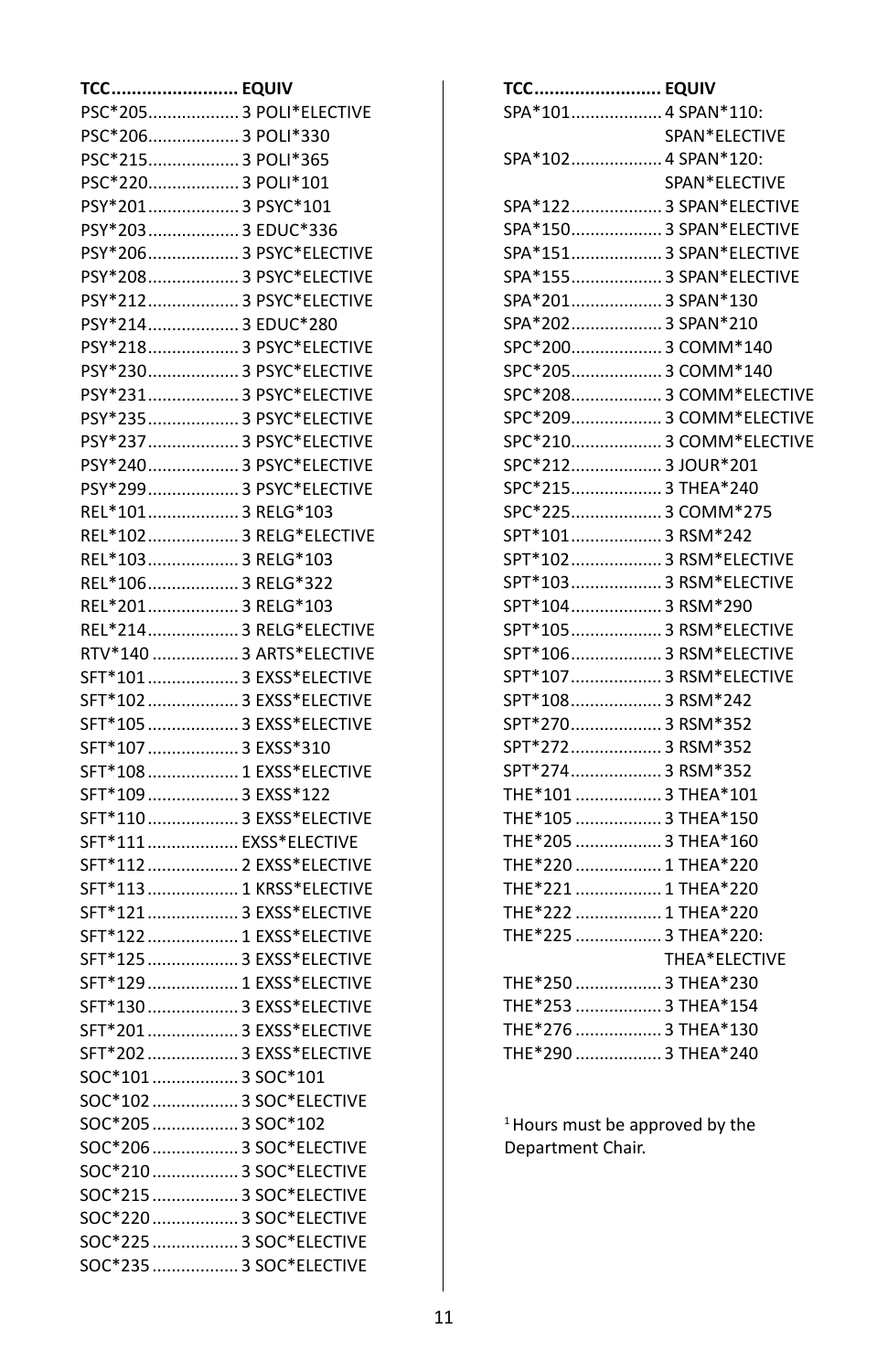

#### **Visit Coastal Carolina University on the Web at coastal.edu**

Coastal Carolina University reserves the right to add or drop programs and courses, to change the calendar that has been published and to institute new requirements when such changes appear necessary. Every effort will be made to minimize the inconvenience such changes might create for students. Suitable substitutions will be allowed for required courses which have been withdrawn.

#### Information in this publication is subject to change without notification. *Office of Admissions and Merit Awards*

*Coastal Carolina University (CCU) does not discriminate on the basis of race, color, religion, sex, national origin, age, genetic information, mental or physical disability, or status as a disabled or Vietnam-era veteran in its admissions policies, programs, activities or employment practices. For more information relating to discrimination, please contact the CCU Title IX Coordinator/EEO Investigator; Coastal Carolina University, Kearns Hall 104B, Conway, SC; Title IX email titleix@coastal.edu; office phone 843-349-2382; Title IX cell phone 843-333-6229; EEO email eeo@coastal.edu; or the U.S. Dept. of Education Office for Civil Rights at www2.ed.gov/ocr.*